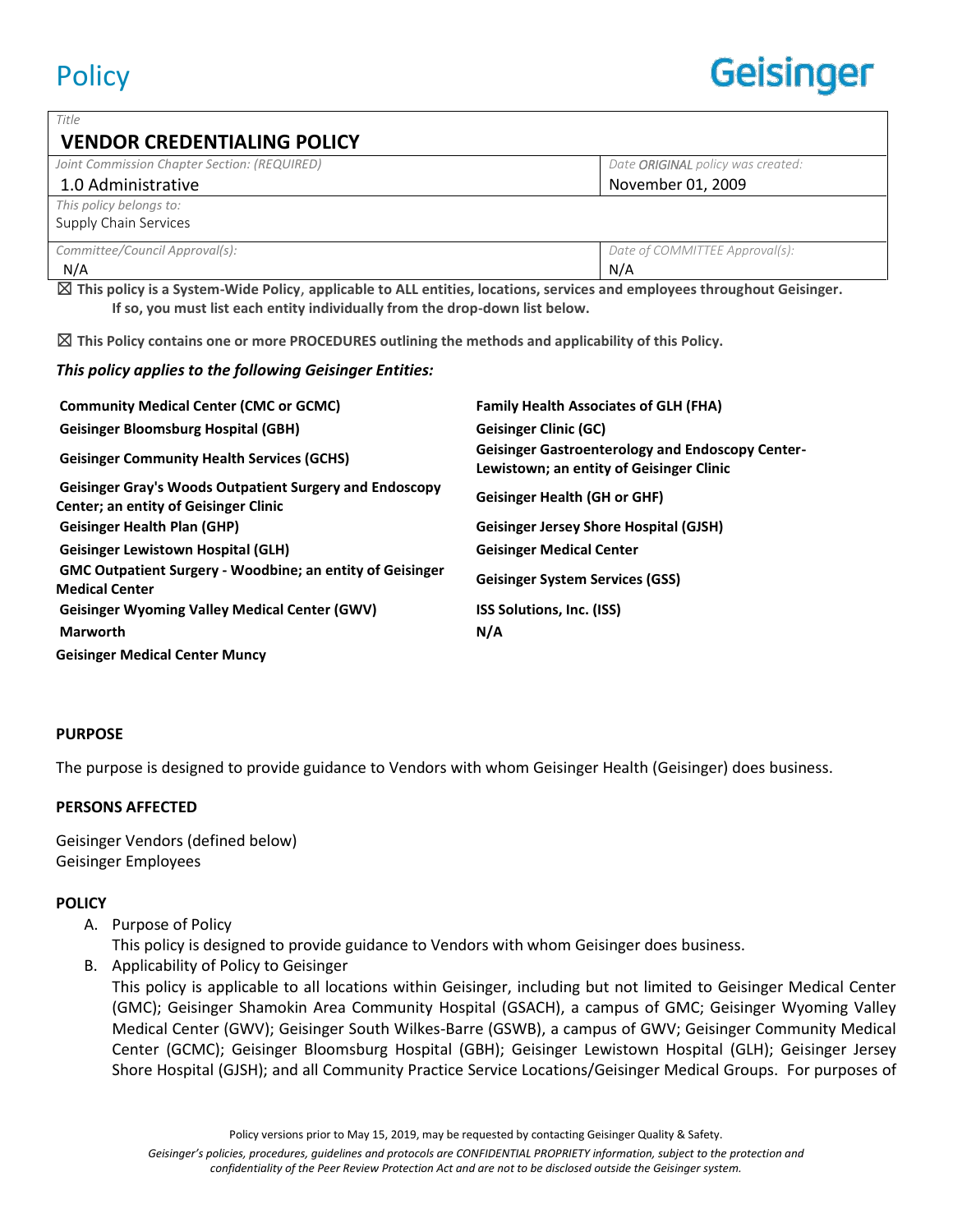# **VENDOR CREDENTIALING POLICY**



Page 2 of 6

**Policy** 

this policy, Vendors are defined as personnel employed by various companies from which Geisinger may purchase general supplies, medical/surgical supplies, pharmaceuticals, devices, equipment, and/or services.

C. Applicability of Policy to Vendors

This policy directly applies to all Vendors including those that provide or wish to provide general supplies, medical/surgical supplies, pharmaceuticals, devices and equipment. This policy further applies to all Vendors that are directly involved in providing services to Geisinger.

D. Applicability of Code of Conduct to all Vendors

All Vendors are guests at Geisinger and as such, must provide their services in accordance with an acceptable Code of Conduct as determined by Geisinger and in a manner, that provides the greatest benefit to Geisinger. The ultimate aim of this policy is to ensure that patient care is not influenced by consideration other than what is best for the patients of Geisinger. If you have any questions regarding Geisinger's Code of Conduct, please contact Human Resources at 570-271-6640.

From time to time, individual departments may choose to enact further policies supplementing these requirements. All Vendors are directed to individual departments for further guidance regarding acceptable conduct and behavior on the premises.

E. Clinical Vendors

Geisinger recognizes that there is a necessity for certain Vendors to access patient care areas. Geisinger defines them as 'Clinical Vendors'. To control Clinical Vendor access and to help ensure that Clinical Vendors are appropriately trained, authorized and insured by their employers, Geisinger has enacted additional requirements for these Vendors in the form of vendor credentialing. Further details regarding vendor credentialing are provided throughout this policy.

It must be noted that these supplemental vendor credentialing requirements will not apply to all vendor relationships. For example, they will not be applicable to Vendors that require an on-site presence as a condition of providing contracted services. Such services must be documented by a written contract and typically involve service providers that support areas such as Research and Information Systems. The vendor credentialing component of this policy also does not apply to Vendors that are at a Geisinger location upon the request of an appropriate Geisinger representative regarding a service contract with their company, Vendors that are at a Geisinger administrative only location, nor vendor consultants for a one-time visit. However, if the Vendor will be involved in an interventional procedure, they must follow the specific guidelines defined for accessing patient care areas.

Finally, vendors visiting a Geisinger location for the sole purpose of monitoring Institutional Review Board approved research studies are exempt from the vendor credentialing components of this policy on occasions of monitoring only.

#### **DEFINITIONS**

N/A

#### **RESPONSIBILITIES**

#### **Requirements for Vendors and Staff**

At all times, it is the responsibility of physicians, residents, trainees and all employees (Staff) to protect the privacy and safety of our patients and to ensure that Geisinger provides quality care. It is necessary that Geisinger conduct all business with Vendors in accordance with the highest ethical standards intended to protect patient confidentiality, within applicable laws and regulations, and to ensure appropriate and cost-effective use of medical devices, supplies, equipment and pharmaceuticals.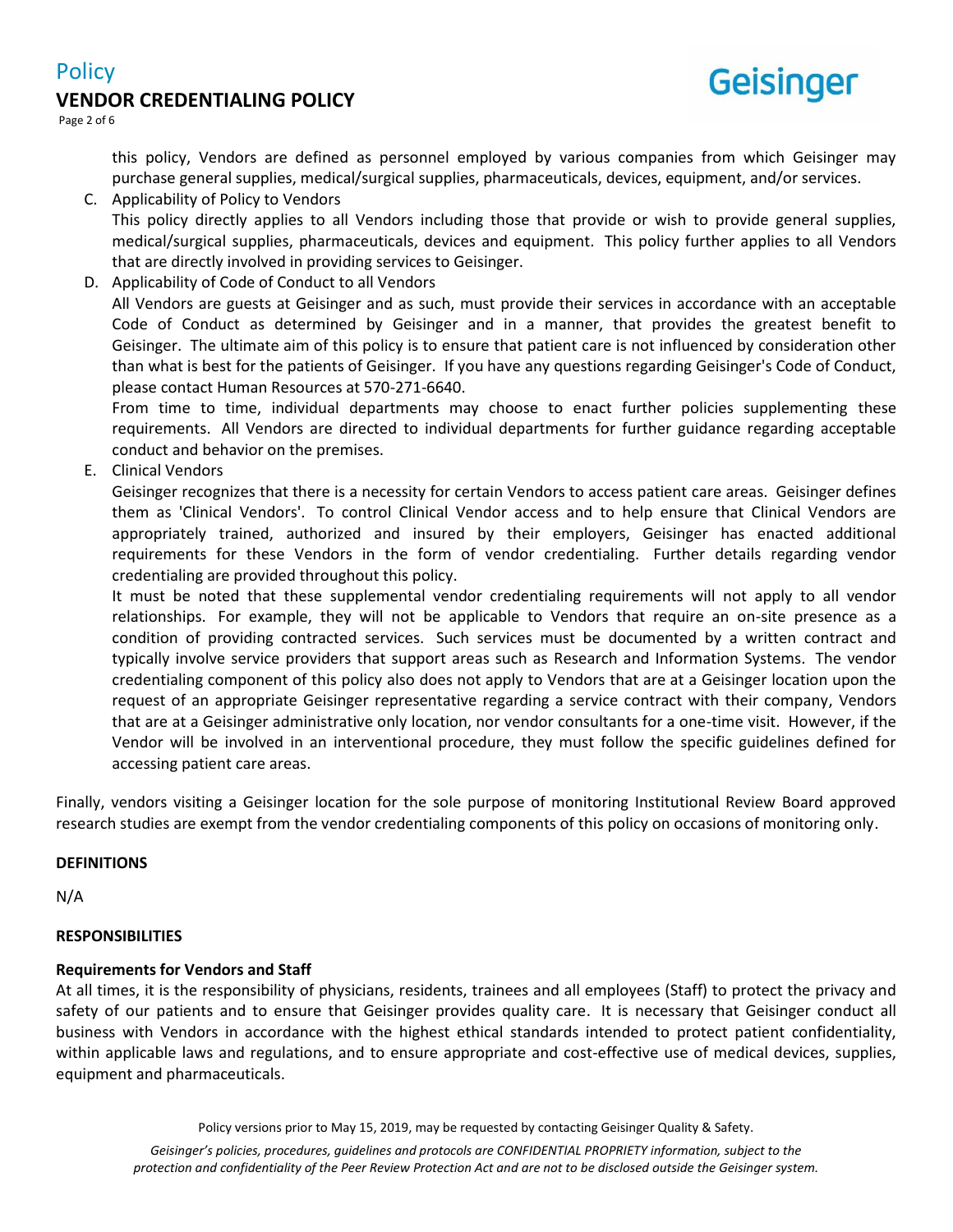# **Policy**

# **VENDOR CREDENTIALING POLICY**



Page 3 of 6

Admittance to any of the locations of business of Geisinger by a Vendor is a privilege, not a right. Vendors that conduct business with Geisinger locations must do so in accordance with all established policies and guidelines. It is the responsibility of the Geisinger locations to ensure that Vendors and Staff are knowledgeable of and compliant with these policies and procedures. Staff is responsible to report any suspected violations of these policies and procedures. The following policies must be adhered to by all Vendors:

- A. Under most circumstances, Vendors are prohibited from entering patient care areas within Geisinger. An exception to this is a situation in which a Vendor is required for training on new equipment or a device, setting up such equipment, or similar activities associated with new products and equipment. This also includes operating room exceptions where a Vendor's presence is required to support a surgeon as necessary to develop competency with the equipment.
- B. All Vendors entering a patient care area must have made prior arrangements with the physician/surgeon or the management team within the area prior to their arrival. Vendors are only permitted in patient care areas if accompanied by Staff.
- C. If a Vendor's presence is required during a procedure, the following applies:
	- 1. Vendor presence will be documented on the perioperative or other intra-procedure documentation.
	- 2. Vendor is not to enter the sterile field.
	- 3. Vendor is not to open or handle any sterile items to the sterile field.
	- 4. Vendor is not to provide any patient care.
	- 5. Vendor will act as support agent for products only.
	- 6. Only one Vendor is allowed per room/per case unless specific arrangements have been made in advance.
	- 7. Observational Experience Agreement contracts must be completed for each representative present in a procedure. Forms must be kept on file in the department and updated on an annual basis.
	- 8. Patient consent form will include check box to allow for the presence of vendor representatives.
- D. Any/all instruments brought into Geisinger from an outside facility must be processed and sterilized by Geisinger a minimum of twenty-four (24) hours prior to use.
- E. Promotion of drugs against established drug policies is strictly prohibited. Vendors who discuss such agents may be denied access from all Geisinger locations pending review of the event.
- F. Pre-printed prescription pads from Vendors are not permitted at any Geisinger location.
- G. Vendors are not permitted to solicit Geisinger patients or visitors.
- H. All invoices must be issued to the Accounts Payable Department and reference a valid Geisinger purchase order number. Invoices without a Geisinger purchase order number will be denied for payment and Geisinger will be relieved from penalties and held harmless.
- I. Cellular telephones, pagers and other electronic devices must be silenced or turned off if required while in patient areas.
- J. Professional behavior is expected at all times, including adherence to Geisinger Tobacco Use Policy.
- K. Vendors must hold all materials, documents or information disclosed by Geisinger, either directly or indirectly, in the strictest confidence.
- L. Parking is permitted in authorized areas only. Vendors should park in the employee parking areas. Parking is not allowed in the main parking area or physician parking areas. Violators may be towed at their own expense.
- M. Vendors are not allowed to access physician locker rooms, physician lounges, or employee lounges unless authorized by the department management.
- **N.** Vendors may not provide any food items or gifts to any employee, department, or section of Geisinger for any reason.
- **O.** Vendors will inform Geisinger if Vendor has been sanctioned by Medicare or Medicaid or any other federal or state funded program.

Policy versions prior to May 15, 2019, may be requested by contacting Geisinger Quality & Safety.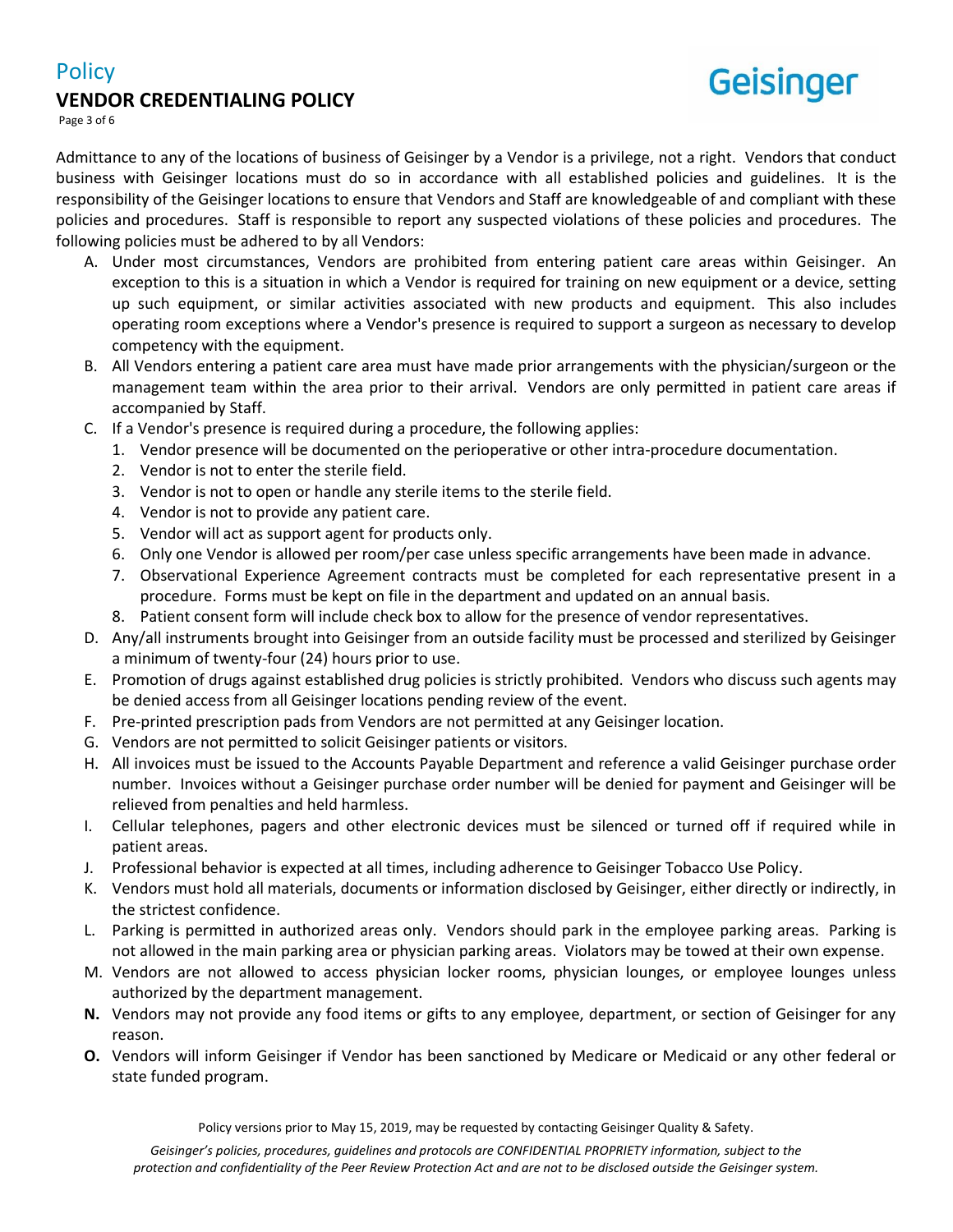

Page 4 of 6

- **Geisinger**
- P. Operating Room Bill-Only requisitions will require the circulator from the case to cosign the requisition, as well as, the pod coordinator's signature before submittal for payment. These requisitions must be submitted on the same day as case takes place. Lack of adherence to this process may result in access removal.

**If a Vendor is found to be in violation of any Geisinger policy, the privilege to visit any Geisinger location may be suspended for a minimum of thirty (30) days. The Vendor may be permanently denied access to all Geisinger locations for any additional offenses.**

## **EQUIPMENT / SUPPLIES**

N/ A

## **PROCEDURE**

- **I. Procedure**
	- A. All Vendors must have appointments through appropriate departmental or section personnel prior to their visit. Failure to make an appointment prior to arrival on Geisinger property is considered a violation of this policy. With respect to pharmaceutical Vendors, Care Support Services requires that all appointments be initiated by a Geisinger employee or staff member.
	- B. All Vendors must wear their company badge at all times for immediate identification by Geisinger personnel, including security. Badges must be visible and displayed at all times.
	- C. No Vendor is allowed on Geisinger premises outside of normal working hours (6:00 am ' 8:00 pm) without permission or approval from Geisinger staff. Any Vendor remaining on the premises without approval and/or after work hours may be asked by security or Geisinger staff to leave the premises and may be disciplined as appropriate.
	- D. All Clinical Vendors (as defined in Section I) are required to register on-line with symplr. The link to register with symplr is located on the Geisinger website (www.geisinger.org) or by going directly to the symplr website (www.symplr.com). Clinical Vendors must be fully credentialed within thirty (30) days of registering. After being credentialed with symplr, the following additional procedures will apply for Clinical Vendors:
		- 1. Clinical Vendors wishing to visit Geisinger departments, sections or clinics must have an appointment and upon arrival on Geisinger property, will report to the appropriate Clinical Vendor registration area between 6:00 am ' 8:00 pm, Monday through Friday. The Clinical Vendor registration areas are defined below. Personnel at the Clinical Vendor registration areas are responsible for identifying and registering Clinical Vendors accessing Geisinger. Clinical Vendor registration areas include:
			- a. Geisinger Baltimore Drive Front Desk
			- b. Geisinger Bloomsburg Central Road Orthopaedics Clinic
			- c. Geisinger Bloomsburg Hospital OR Control Desk
			- d. Geisinger Community Medical Center OR Control Desk, and Colfax Avenue Information Desk
			- e. Geisinger East Mountain Specialty Clinic Podiatry
			- f. Geisinger Podiatry Elysburg
			- g. Geisinger Grays Woods OR Waiting Area
			- h. Geisinger Lewistown Hospital Main Entrance 3rd Floor Entrance and OR Control Desk
			- i. Geisinger Medical Center Information Desk, OR Control Desk, Enterprise Pharmacy, Cardiac Cath Lab, Interventional Radiology, and Outpatient Orthopaedics Clinic
			- j. Geisinger Medical Center Woodbine Outpatient Surgery, Orthopaedics Clinic, and Interventional Pain

Policy versions prior to May 15, 2019, may be requested by contacting Geisinger Quality & Safety.

*Geisinger's policies, procedures, guidelines and protocols are CONFIDENTIAL PROPRIETY information, subject to the protection and confidentiality of the Peer Review Protection Act and are not to be disclosed outside the Geisinger system.*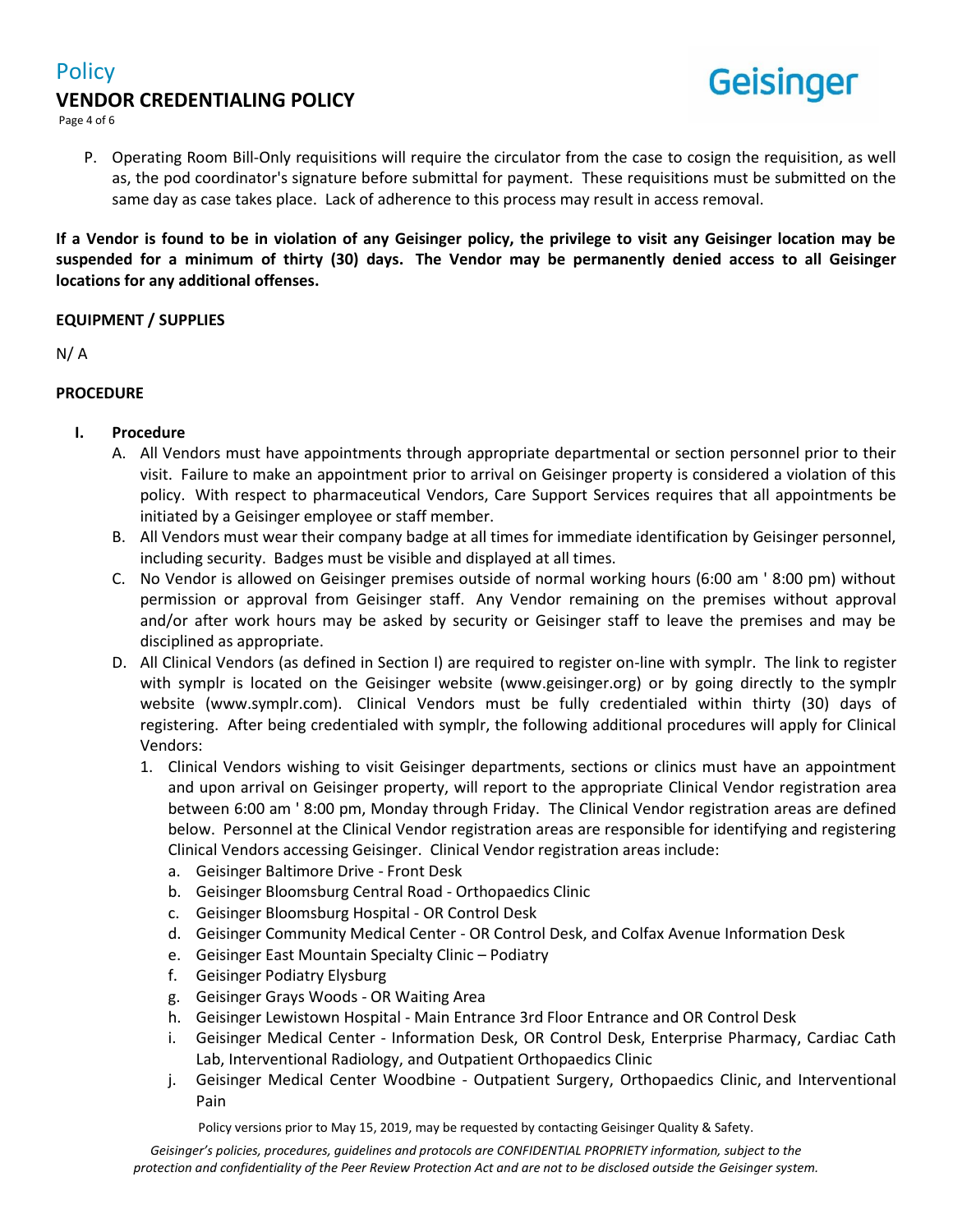# **VENDOR CREDENTIALING POLICY**



Page 5 of 6

**Policy** 

- k. Geisinger Orthopedics and Sports Medicine Scranton-Front Desk
- l. Geisinger Orthopaedics Wilkes-Barre Front Desk
- m. Geisinger Shamokin Area Community Hospital OR Control Desk
- n. Geisinger South Wilkes-Barre OR Waiting Area and Specialty Pharmacy
- o. Geisinger Wyoming Valley Medical Center Information Desk, OR Control Desk, Enterprise Pharmacy, Cardiac Cath Lab, and Interventional Radiology

If there is difficulty in locating a Clinical Vendor registration area, Clinical Vendors may contact Geisinger Care Support Services at 570-271-6628, option 2 for assistance.

- 2. All Clinical Vendors registered through symplr will be issued a symplr badge. The Clinical Vendors are responsible for maintaining and wearing the badges at all times for immediate identification by Geisinger personnel, including security. Badges must be visible at all times.
- 3. At the time of arrival, all Clinical Vendors are required to have their symplr badge swiped at one of the specified Clinical Vendor registration areas defined above. They must enter their destination and appointment details into the symplr system. A paper badge will be printed and issued by Geisinger personnel at the registration area. This paper badge must be worn by all Clinical Vendors while on Geisinger premises.
- 4. Clinical Vendors shall exit through a Clinical Vendor registration area to be checked out of the facility. Failure to check out is traced through symplr and is noted on the Clinical Vendor's profile. Continuous failure to check in and out may result in the Vendor being denied access to Geisinger facilities. Clinical Vendor activity is monitored through centralized monthly over-sight reporting.

# **II. Categories of Vendor Representatives and Their Documentation Credentialing Requirements**

- A. **Clinical Vendors** are considered to be any Vendors that will enter a patient care area and/or procedural area. Patient care areas include but are not limited to inpatient care units, outpatient treatment areas, surgical suites (both inpatient and outpatient), cardiac catheterization laboratories, electrophysiology laboratories, special procedure areas, or any other area where Vendors may have direct patient contact.
- B. **Non-Clinical Vendors** are those Vendors that do not qualify as Clinical Vendors. There are no standard documentation requirements for non-clinical Vendors to visit Geisinger. However, depending on the business need, Geisinger may request non-clinical Vendors to submit specific documentation, including but not limited to, a confidentiality agreement, criminal background check, and/or a signed code of conduct statement.

All Vendors are expected to review the Geisinger website (www.geisinger.org) and become familiar with this Vendor Policy and other required documents that are located there. These include, but are not limited to, Code of Conduct, Federal Deficit Reduction Act Policy, Drug and Alcohol Policy, Health Insurance Portability and Accountability Act (HIPAA), Identity Theft Policy, Tobacco Free Policy, and the Pennsylvania Breach of Personal Information Notification Act.

# **III. Vendor Requirements for the Use of New Products**

# *Note: This section does not apply to pharmaceutical products. All pharmaceutical clinical trials must go through the Institutional Review Board approval process.*

- A. Under no circumstance should a new product be trialed by a physician on a patient until it has been approved by a clinical use evaluation team unless an exception has been granted by Care Support Services.
- B. Product price negotiations will occur with the appropriate Supply Chain Services employee before any new products are used.

Policy versions prior to May 15, 2019, may be requested by contacting Geisinger Quality & Safety.

*Geisinger's policies, procedures, guidelines and protocols are CONFIDENTIAL PROPRIETY information, subject to the protection and confidentiality of the Peer Review Protection Act and are not to be disclosed outside the Geisinger system.*